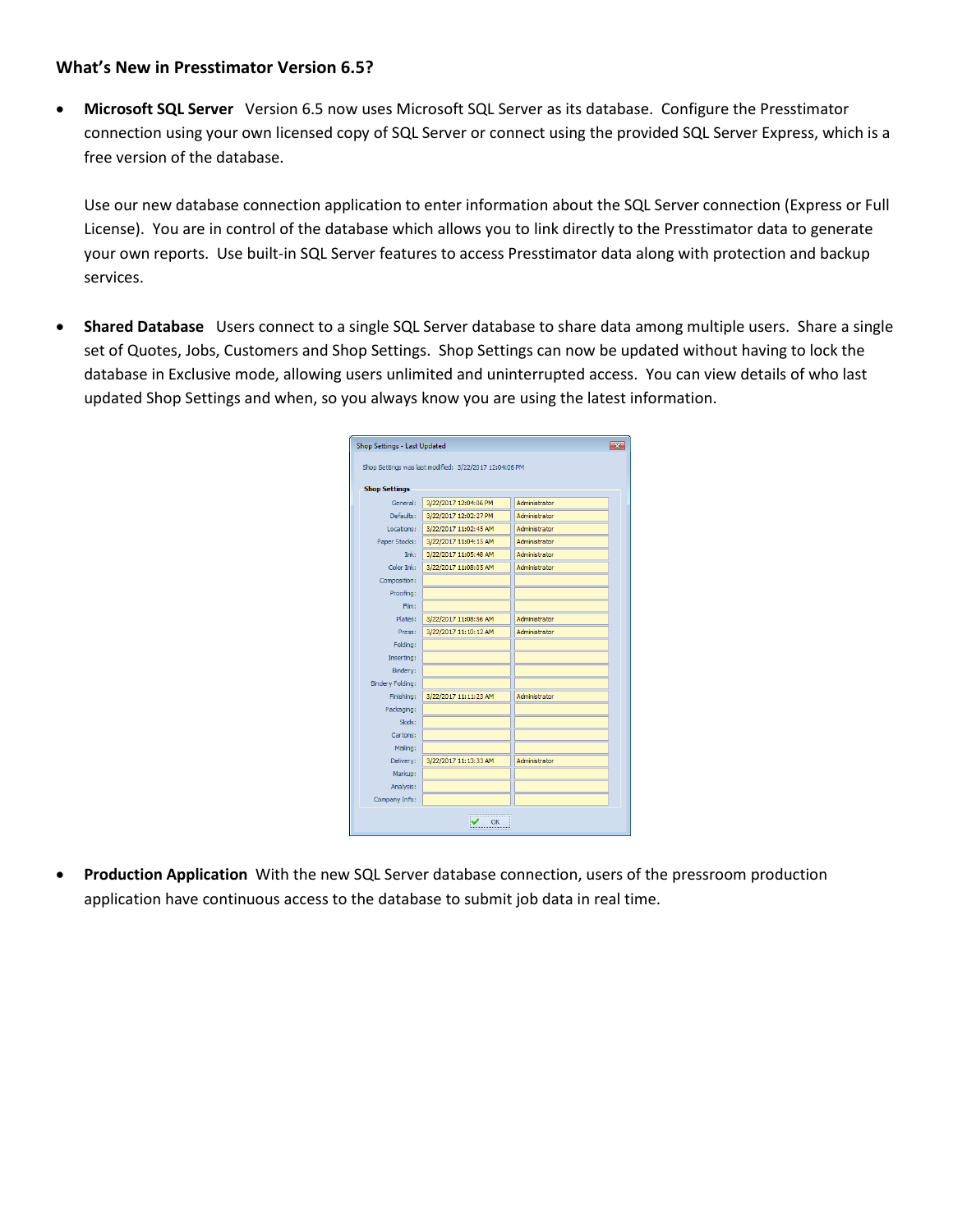**Multiple Formats, Web Widths, and Cutoffs within a Single Quote** Each Section can have its own unique Format, Web Width and Cutoff. If you create a single product for a client with multiple Formats (Tab, Broadsheet, etc.), using various Web Widths on different presses with different press Cutoffs (21 %" and 22 %"), all of the job specs can be entered within a single Quote for the customer. Creating a "special section" for a customer with entirely different job specifications is now easily entered as a single Quote.

In the following example, we have created a 28-page job with two separate Sections. Section 1 is the main product as a 24-page Tab printed on our coldset 22 ¾" web press using 34" width Newsprint paper. Section 2 is a "special section" 4-page Broadsheet printed on our heatset 22 %" web press using 27" width HiBrite paper.

Shown below are two screenshots from the Specs – General screen detailing the Section information. The paper stocks (Newsprint and HiBrite) would be selected on the next screen in Specs – Paper.

 $\sim$   $\sim$   $\sim$ 

SECTION #1: Main Product. 24-page Tab printed on coldset web press.

| <b>Section Entry</b>                          |               | Section Summary |  |   |                       |                          |                |    |        |                |        |             |
|-----------------------------------------------|---------------|-----------------|--|---|-----------------------|--------------------------|----------------|----|--------|----------------|--------|-------------|
| 1   ‡<br>Section No.:                         | <b>New</b>    |                 |  |   | $S.$ A   Pages   Name |                          | Format   Width |    | Cutoff | Run            | Out Up | Location    |
|                                               |               | ٠               |  |   |                       | 24 Main                  | Tab            | 34 | 22.75  | $\overline{1}$ |        | Coldset Pre |
| $24 \div$<br>No. pages in Section:            | Apply         |                 |  | 2 |                       | 4 Speci                  | Broa           | 27 | 22.75  | 1              |        | Heatset Pre |
| Location:                                     | n<br>Copy     |                 |  |   |                       |                          |                |    |        |                |        |             |
| Coldset Pressroom<br>$\overline{\phantom{a}}$ | <b>Delete</b> |                 |  |   |                       |                          |                |    |        |                |        |             |
| <b>This Section Only</b>                      |               |                 |  |   |                       |                          |                |    |        |                |        |             |
| Main<br>Name:                                 |               |                 |  |   |                       |                          |                |    |        |                |        |             |
| Tab<br>Format:<br>$\overline{\mathbf{v}}$     |               |                 |  |   |                       |                          |                |    |        |                |        |             |
| $34 \div$<br>Web Width:                       |               |                 |  |   |                       |                          |                |    |        |                |        |             |
| Cutoff:<br>22.75<br>$\overline{\phantom{a}}$  |               |                 |  |   |                       |                          |                |    |        |                |        |             |
|                                               |               |                 |  |   |                       | Total no. pages entered: |                |    | 28     |                |        |             |

SECTION #2: Special Section. 4-page Broadsheet printed on heatset web press.

| 2 z <br>Section No.:<br>$4 \div$<br>No. pages in Section:<br>R<br>Location: | <b>New</b><br>Apply | ٠ |   | $S.$ A   Pages   Name<br>24 Main |                          | Format Width |    | Cutoff   Run |              | Out Up | Location    |
|-----------------------------------------------------------------------------|---------------------|---|---|----------------------------------|--------------------------|--------------|----|--------------|--------------|--------|-------------|
|                                                                             |                     |   |   |                                  |                          |              |    |              |              |        |             |
|                                                                             |                     |   |   |                                  |                          | Tab          | 34 | 22.75        | 1            |        | Coldset Pre |
|                                                                             |                     |   | 2 |                                  | 4 Speci                  | Broa         | 27 | 22.75        | $\mathbf{1}$ |        | Heatset Pre |
|                                                                             | Copy                |   |   |                                  |                          |              |    |              |              |        |             |
| <b>Heatset Pressroom</b><br>$\overline{\phantom{a}}$                        | <b>Delete</b>       |   |   |                                  |                          |              |    |              |              |        |             |
| This Section Only                                                           |                     |   |   |                                  |                          |              |    |              |              |        |             |
| Special Section<br>Name:                                                    |                     |   |   |                                  |                          |              |    |              |              |        |             |
| Format:<br><b>Broadsheet</b><br>$\overline{\mathbf{v}}$                     |                     |   |   |                                  |                          |              |    |              |              |        |             |
| $27 \div$<br>Web Width:                                                     |                     |   |   |                                  |                          |              |    |              |              |        |             |
| Cutoff:<br>22.75<br>$\overline{\phantom{a}}$                                |                     |   |   |                                  | Total no. pages entered: |              |    | 28           |              |        |             |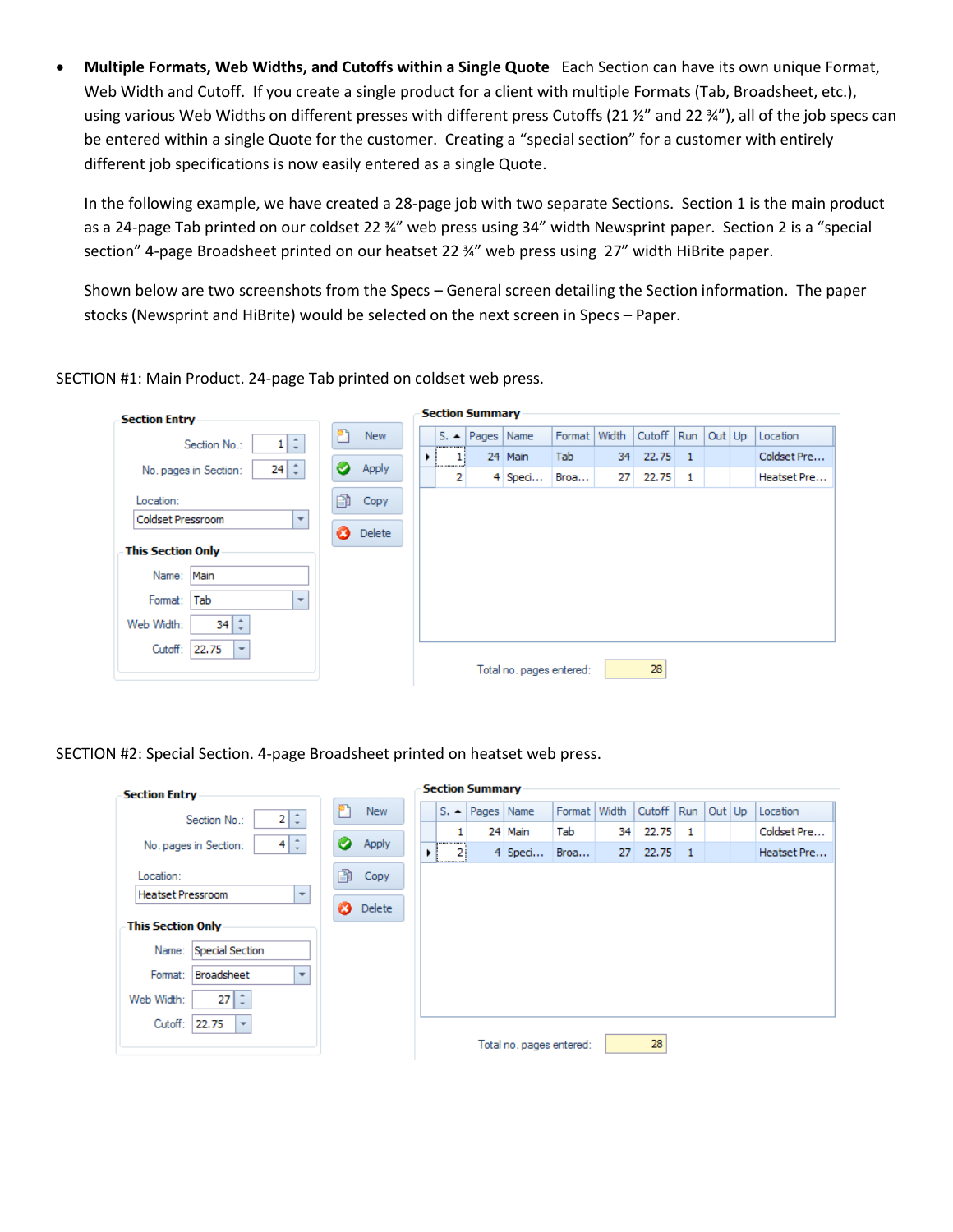**Page Layouts for Various Press Configurations** If you are printing multiple copies of a product per impression, you can indicate a number of copies "Out" for each Section. The Presstimator will automatically adjust the web width and cutoff based on the number of copies Out. Use the Page Layout tool to select the configuration of the Section, and the web width and/or cutoff will be adjusted accordingly. For example: If you are running a Section 2 across by 3 down, or 3 across by 2 down, the different web widths and cutoffs will be properly applied.

| <b>Copies per Impression</b>                  |  |  |  |  |  |  |  |  |  |  |  |
|-----------------------------------------------|--|--|--|--|--|--|--|--|--|--|--|
| ◎ 1 copy/imp. ◎ 2 copies/imp.                 |  |  |  |  |  |  |  |  |  |  |  |
| Section will run<br>4<br>- Out<br>Wide Press? |  |  |  |  |  |  |  |  |  |  |  |
| Single Product<br>Full                        |  |  |  |  |  |  |  |  |  |  |  |
| 34<br>17<br>Web Width:                        |  |  |  |  |  |  |  |  |  |  |  |
| 11.375<br>Cutoff:   22.75                     |  |  |  |  |  |  |  |  |  |  |  |
| Section will run<br>- Up                      |  |  |  |  |  |  |  |  |  |  |  |

In the example shown below, this Section is running 4-Out , with a 2 x 2 layout.

This screenshot shows the options for running a Section 4-Out: it can be run as 2 x 2, 1 x 4 or 4 x 1.

| $\Box$ $\Box$ $\times$<br><b>B</b> Select Page Layout Configuration |  |                                                                     |  |  |          |  |  |  |           |  |  |
|---------------------------------------------------------------------|--|---------------------------------------------------------------------|--|--|----------|--|--|--|-----------|--|--|
|                                                                     |  | Click on the layout below that matches how the product will be run. |  |  |          |  |  |  |           |  |  |
|                                                                     |  |                                                                     |  |  |          |  |  |  |           |  |  |
|                                                                     |  |                                                                     |  |  |          |  |  |  |           |  |  |
|                                                                     |  |                                                                     |  |  |          |  |  |  |           |  |  |
|                                                                     |  |                                                                     |  |  |          |  |  |  |           |  |  |
|                                                                     |  |                                                                     |  |  |          |  |  |  |           |  |  |
|                                                                     |  |                                                                     |  |  |          |  |  |  |           |  |  |
|                                                                     |  |                                                                     |  |  |          |  |  |  |           |  |  |
|                                                                     |  |                                                                     |  |  |          |  |  |  |           |  |  |
|                                                                     |  |                                                                     |  |  |          |  |  |  |           |  |  |
|                                                                     |  |                                                                     |  |  |          |  |  |  |           |  |  |
|                                                                     |  |                                                                     |  |  |          |  |  |  |           |  |  |
|                                                                     |  |                                                                     |  |  |          |  |  |  |           |  |  |
|                                                                     |  |                                                                     |  |  | <br>ance |  |  |  | $\hat{H}$ |  |  |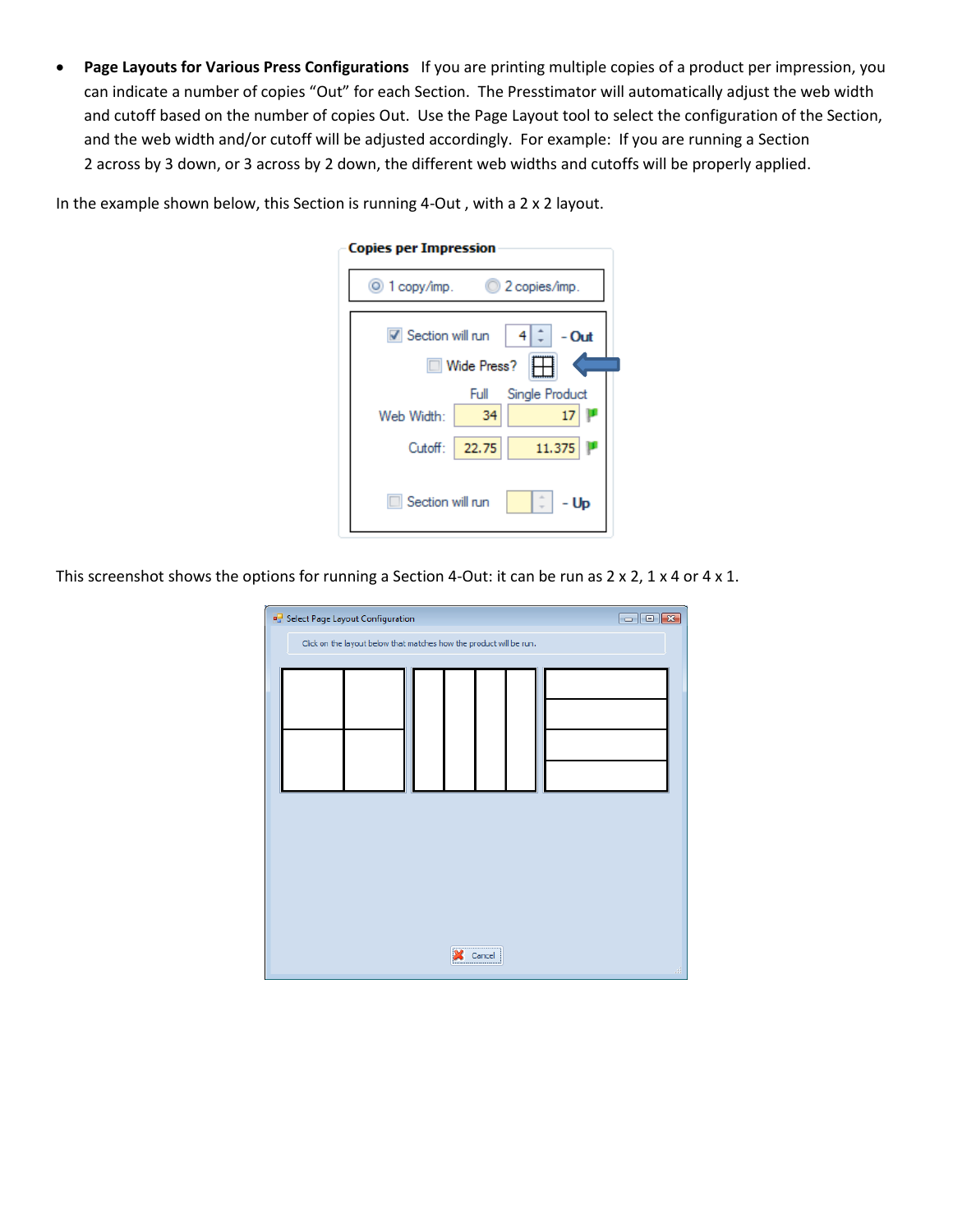**Multiple Quantities** Enter up to ten additional quantities requested by the customer. Quick entry buttons on the screen allow you to sort the various quantities into a sequential order and the Calculator can automatically adjust quantities for the ten entry fields.

| <b>Multiple Quantities</b>                                                                                     |               |  |  |  |  |  |  |  |  |  |  |
|----------------------------------------------------------------------------------------------------------------|---------------|--|--|--|--|--|--|--|--|--|--|
| Enter additional quantities to be calculated along with<br>the quantity requested in the main job information. |               |  |  |  |  |  |  |  |  |  |  |
| The calculated results can be found on the QuickView<br>screen and Summary Tabs.                               |               |  |  |  |  |  |  |  |  |  |  |
| <b>Copies:</b>                                                                                                 | 10,000        |  |  |  |  |  |  |  |  |  |  |
| Quantity:                                                                                                      | 11000         |  |  |  |  |  |  |  |  |  |  |
| Quantity:                                                                                                      | 12000         |  |  |  |  |  |  |  |  |  |  |
| Quantity:                                                                                                      | 13000         |  |  |  |  |  |  |  |  |  |  |
| 14000<br>Quantity:                                                                                             |               |  |  |  |  |  |  |  |  |  |  |
| 15000<br>Quantity:                                                                                             |               |  |  |  |  |  |  |  |  |  |  |
| 16000<br>Quantity:                                                                                             |               |  |  |  |  |  |  |  |  |  |  |
| Quantity:                                                                                                      | 17000         |  |  |  |  |  |  |  |  |  |  |
| Quantity:                                                                                                      | 18000         |  |  |  |  |  |  |  |  |  |  |
| Quantity:                                                                                                      | 19000         |  |  |  |  |  |  |  |  |  |  |
| Quantity:                                                                                                      | 20000         |  |  |  |  |  |  |  |  |  |  |
| clear<br><b>Sort Quantities</b>                                                                                |               |  |  |  |  |  |  |  |  |  |  |
| Calculator                                                                                                     |               |  |  |  |  |  |  |  |  |  |  |
| Adjust copies by:                                                                                              | Apply<br>1000 |  |  |  |  |  |  |  |  |  |  |
| Ok                                                                                                             | Cancel        |  |  |  |  |  |  |  |  |  |  |

 **"First 1,000" and Multiple Quantities Totals** The Totals screen calculates the costs for all ten entered quantities and will automatically create an entry for the first 1,000 copies. The price for the first 1,000 copies includes startup and make-ready costs. The new "First 1,000" feature ensures that you will cover your costs, and it prevents customers from expecting inaccurate selling prices based solely on the Add'l M's price.

| <b>Multiple Quantities Totals</b> |                            |                       |        |       |  |  |  |  |  |  |  |
|-----------------------------------|----------------------------|-----------------------|--------|-------|--|--|--|--|--|--|--|
|                                   | <b>Copies</b>              | Selling Price Price/M |        |       |  |  |  |  |  |  |  |
|                                   | 1,000                      | 555                   | 554.61 |       |  |  |  |  |  |  |  |
|                                   | 10,000                     | 1,011                 | 101.12 |       |  |  |  |  |  |  |  |
|                                   | 11000                      | 1,062                 | 96.52  |       |  |  |  |  |  |  |  |
|                                   | 12000                      | 1,112                 | 92.70  |       |  |  |  |  |  |  |  |
|                                   | 13000                      | 1,163                 | 89.47  |       |  |  |  |  |  |  |  |
|                                   | 14000                      | 1,214                 | 86.70  |       |  |  |  |  |  |  |  |
|                                   | 15000                      | 1,265                 | 84.30  |       |  |  |  |  |  |  |  |
|                                   | 16000                      | 1,315                 | 82.20  |       |  |  |  |  |  |  |  |
|                                   | 17000                      | 1,366                 | 80.35  |       |  |  |  |  |  |  |  |
|                                   | 18000                      | 1,417                 | 78.70  |       |  |  |  |  |  |  |  |
|                                   | 19000                      | 1,467                 | 77.23  |       |  |  |  |  |  |  |  |
|                                   | 20000                      | 1,518                 | 75.91  |       |  |  |  |  |  |  |  |
|                                   | <b>Calculator</b>          |                       |        |       |  |  |  |  |  |  |  |
|                                   | Adjust copies by:<br>Apply |                       |        |       |  |  |  |  |  |  |  |
|                                   |                            | X Cancel<br>Ok        | b      | Print |  |  |  |  |  |  |  |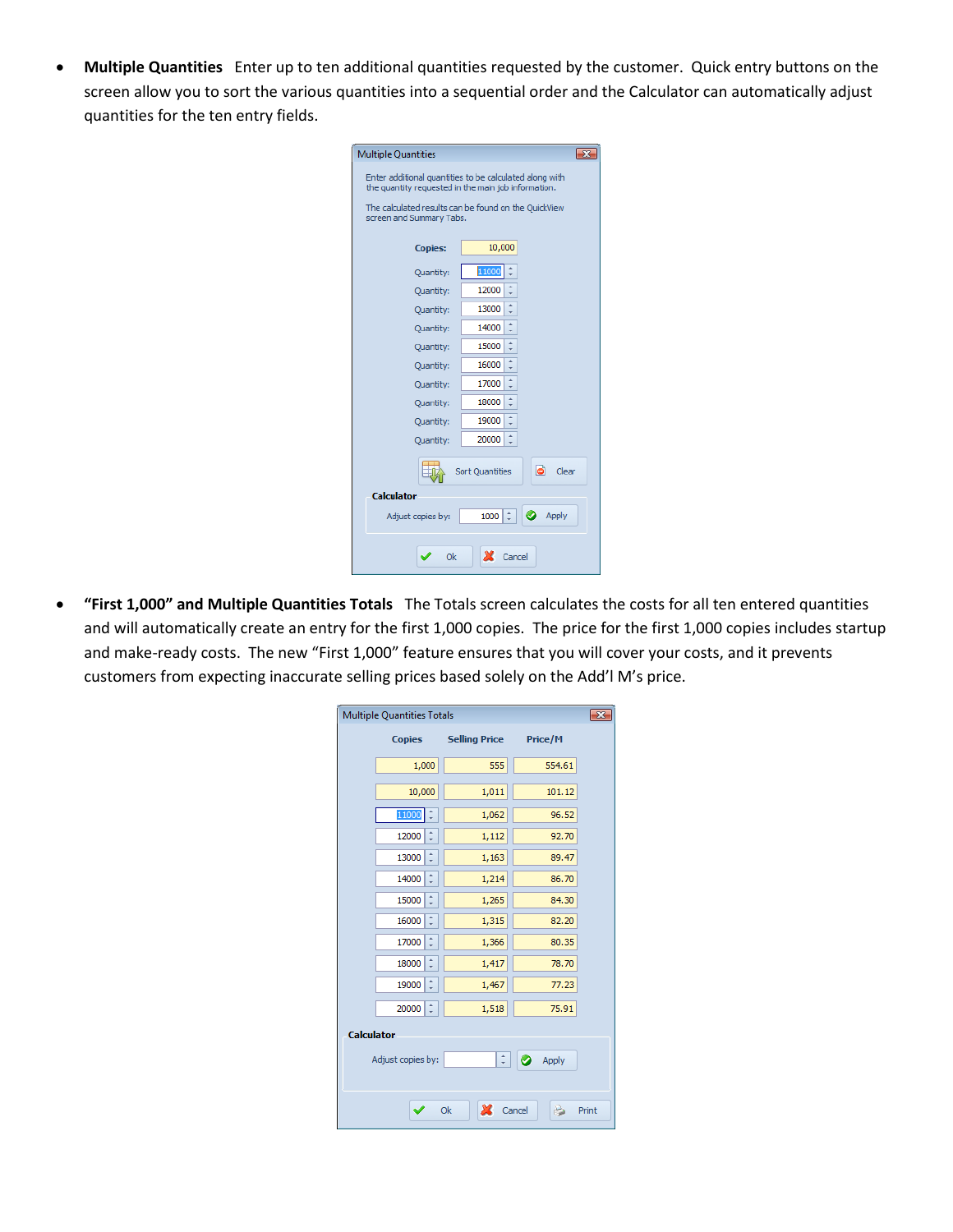## The Customer Reports have an option to "Include First 1,000 information?" in the Quote report.

| $\overline{\mathbf{x}}$<br>Print Options - Misc. Quote Reports                                                                                                                                                                                                                                                                                                                                                                                                                                                         |                                                                                                                                                                                                                                                                                                                                                                                                                                    |  |  |  |  |  |  |  |  |  |
|------------------------------------------------------------------------------------------------------------------------------------------------------------------------------------------------------------------------------------------------------------------------------------------------------------------------------------------------------------------------------------------------------------------------------------------------------------------------------------------------------------------------|------------------------------------------------------------------------------------------------------------------------------------------------------------------------------------------------------------------------------------------------------------------------------------------------------------------------------------------------------------------------------------------------------------------------------------|--|--|--|--|--|--|--|--|--|
| <b>Multiple Page Count/Quantities</b><br>Print<br>V Include Per M totals?<br>V Format/Shade tables?<br><b>Quote for Customer</b><br>IV Include Cover Letter?<br>Include Company Info footer?<br>Letter format<br>Print<br>Summary format<br>Detailed format<br>$\circ$<br>Include subtotals?<br>V Include \$0 items?<br>Include First 1,000 information?<br>Include multiple quantities?<br>Include multiple page counts?<br>$\triangledown$ Include Per M totals?<br>Format/Shade tables?<br>$\overline{\mathcal{L}}$ | <b>Job Ticket</b><br>Print<br>b<br>Detailed Version (Word)<br>$\triangledown$ include blank items?<br>V Format/Shade tables?<br>Summary Version (Excel)<br><b>All Skid Tags</b><br>Print<br>Create specific skid tags from Delivery<br><b>Shipping Manifest Report</b><br>Print<br>۵<br>√ Page Break between entries?<br><b>Materials Report</b><br>Print<br>Include details?<br>Include subtotals?<br>Print<br><b>Time Report</b> |  |  |  |  |  |  |  |  |  |
| Invoice<br>Print<br>Include Adjustment details?<br>Round to nearest dollar?<br>V                                                                                                                                                                                                                                                                                                                                                                                                                                       | <b>Notes Report</b><br>Print<br>Include Quote Notes?<br>V<br>Include Notes from ALL Tabs?<br>Print Preview mode?<br>Cancel                                                                                                                                                                                                                                                                                                         |  |  |  |  |  |  |  |  |  |

 **Commissions** Commissions entered in Shop Settings for Sales Staff is totaled on the Other Info screen within a Quote. We've added the flexibility of including commissions on the Add'l M's totals screen in the Summary to allow you to modify the calculated value and have it included in the final Add'l M's Selling Price.

| $\boxed{\triangledown}$ Default salesman? *<br>Name:<br><b>Commission</b><br><b>Bob Sales</b><br>Flat \$:<br>M Include Commission?<br><b>Bob Sales</b><br>5.00 $%$ of<br>After Markup<br>Job<br>5.00<br>1011.15<br>$\overline{\mathbf{v}}$<br>$\overline{\phantom{a}}$<br>% of<br>$\equiv$<br>Flat \$:<br>የነ | 50.56<br>п |
|--------------------------------------------------------------------------------------------------------------------------------------------------------------------------------------------------------------------------------------------------------------------------------------------------------------|------------|
|                                                                                                                                                                                                                                                                                                              |            |
|                                                                                                                                                                                                                                                                                                              |            |
|                                                                                                                                                                                                                                                                                                              |            |
|                                                                                                                                                                                                                                                                                                              |            |
|                                                                                                                                                                                                                                                                                                              |            |
| <b>O</b> Delete<br><b>Apply</b><br><b>New</b><br>Total:<br><b>Sales Staff Summary</b>                                                                                                                                                                                                                        | 50.56      |
| Default<br>Flat \$<br>Pct %<br>Name                                                                                                                                                                                                                                                                          |            |
| <b>Bob Sales</b><br>5.00<br>$\mathbf{x}$                                                                                                                                                                                                                                                                     |            |
|                                                                                                                                                                                                                                                                                                              |            |
| <b>Selling Price</b>                                                                                                                                                                                                                                                                                         |            |
| Add'l M's<br>Add'l $M's +$<br>Average %<br>Markup<br><b>Markup</b><br>Cost                                                                                                                                                                                                                                   |            |
| 33.33<br>48.29<br>36.22                                                                                                                                                                                                                                                                                      |            |
| Add'l M's<br><b>Commission</b><br>Per Add'l M<br><b>Selling Price</b>                                                                                                                                                                                                                                        |            |
| 50.71<br>Commission of 5.00% of Job After Markup:<br>2.42                                                                                                                                                                                                                                                    |            |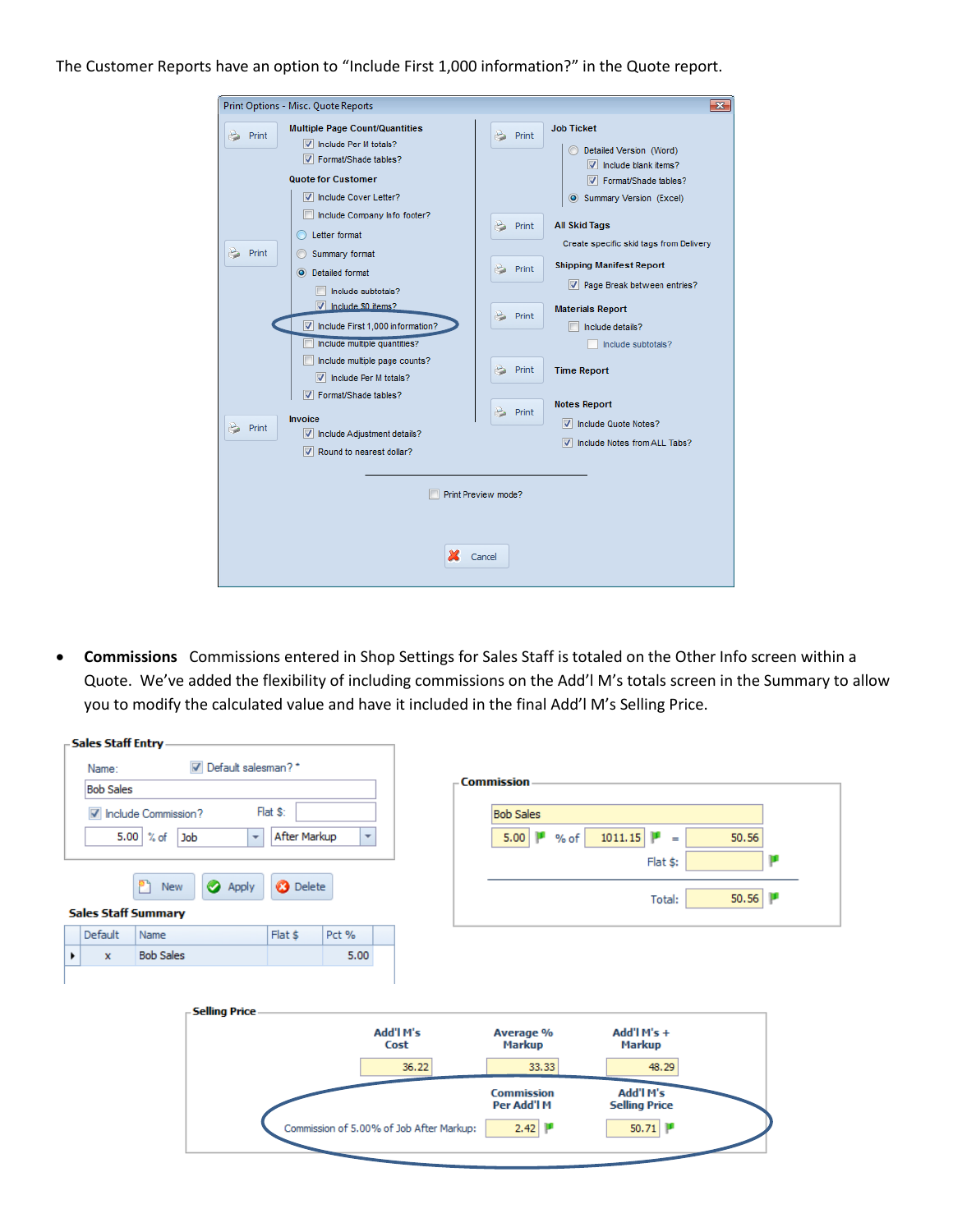**Black Ink #3** The Shop Settings Ink screen has been expanded to include a third black ink option. This allows users to have multiple default values for black ink for their various presses, such as coldset, heatset and sheetfed.

| - Black Ink #1 Info -            |                   |                                                                                    |      |               |        |                             |
|----------------------------------|-------------------|------------------------------------------------------------------------------------|------|---------------|--------|-----------------------------|
| Name: Black                      |                   | $Cost/Lb$ .:                                                                       | .65  | Manufacturer: | Sample | 75.00 $\div$<br>Coverage %: |
| 100% Black Ink usage is based on | $.50 \mid z \mid$ | lbs, of ink per web per 1,000 copies<br>(on 34 inch paper and 22 3/4 inch cutoff.) |      | Notes:        |        |                             |
| - Black Ink #2 Info              |                   |                                                                                    |      |               |        |                             |
| Name:                            | UV Black          | Cost/Lb.:                                                                          | 2.75 | Manufacturer: | Sample | $75.00 \div$<br>Coverage %: |
| 100% Black Ink usage is based on | $1 \mid \hat{z}$  | lbs, of ink per web per 1,000 copies<br>(on 34 inch paper and 22 3/4 inch cutoff.) |      | Notes:        |        |                             |
| - Black Ink #3 Info              |                   |                                                                                    |      |               |        |                             |
| Name:                            | Diddie Black      | Cost/Lb.:                                                                          | 1.10 | Manufacturer: | Sample | 75.00 $\pm$<br>Coverage %:  |
| 100% Black Ink usage is based on | $.50 \mid z \mid$ | lbs, of ink per web per 1,000 copies<br>(on 34 inch paper and 22 3/4 inch cutoff.) |      | Notes:        |        |                             |

 These black ink entries are linked to the presses in Shop Settings. Selecting a press for each Section in a job automatically selects the correct black ink that will be used. For jobs that are mixed between multiple press types, the correct split/percentage will be automatically calculated.

| <b>▽</b> Default?                                                                            | Units:<br>$6 \div$<br>Your Press<br>Type: Non-Heatset<br>Description:<br>$\mathbf{v}$                                                                                                                                       |
|----------------------------------------------------------------------------------------------|-----------------------------------------------------------------------------------------------------------------------------------------------------------------------------------------------------------------------------|
| <all locations="" plants=""><br/><math display="inline">\overline{\phantom{a}}</math></all>  | Cutoff:<br>22.75<br>1 pressman, 1 helper, 2 joggers<br>Manning:<br>$\overline{\phantom{a}}$                                                                                                                                 |
| Sample - Press 1                                                                             | $22500$ $\div$<br>Average IPH:                                                                                                                                                                                              |
| Sample - General papers                                                                      |                                                                                                                                                                                                                             |
| 225.00                                                                                       | 225.00<br>225.00<br>225.00<br>Make Ready:<br>Color Make Ready:<br>Add'l Make Ready/Cleanup:                                                                                                                                 |
| $100$ $\div$<br>$\gamma_{\circ}$<br>$\Delta_{\rm c}$<br>%<br>$\sim$<br>$\sim$<br>%<br>$\sim$ | <b>Plates</b><br>No. Plates<br>General<br>Additional<br>$\overline{\phantom{a}}$<br>General Plate ~ General<br>General Plate ~ General<br>$0$ $\div$<br>$\overline{\phantom{a}}$<br>Plate Type:<br>Plate Type:<br>Required: |
|                                                                                              | <b>Hourly Rates</b><br>Running:<br>UV Black<br>Diddie Black                                                                                                                                                                 |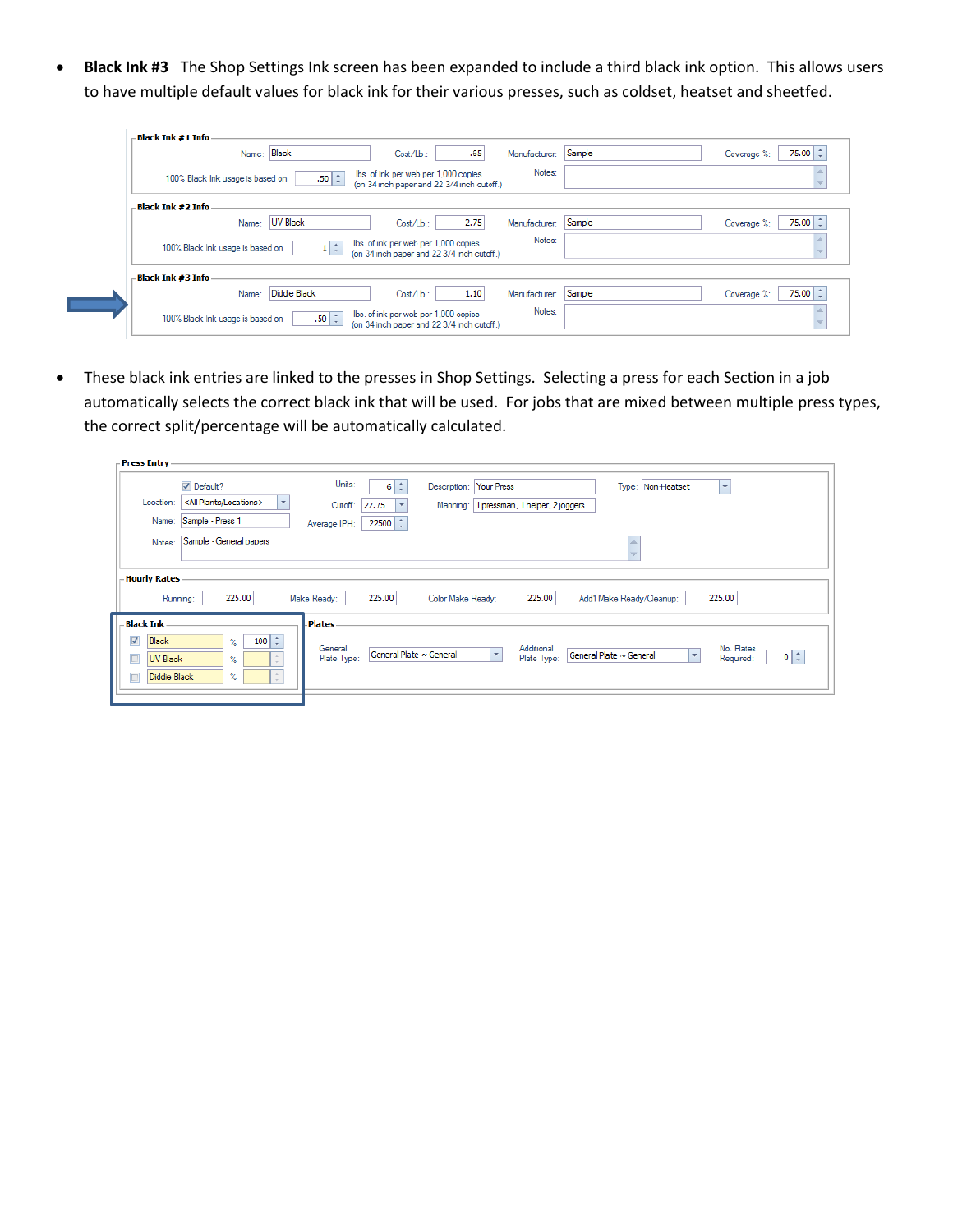- **HELP** There are many new ways to get assistance while using Presstimator.
	- Balloon Help is available in Quote History and Job History screens, and throughout the entire Quote. Turn On/Off Balloon Help in the Help menu in the Presstimator. Balloon Help will guide you through an entire Quote with explanations, advice and tips on how to generate a complete Quote.

| 24 Presstimator                      |         |                      |                                |                           |                      |                 |                           |                    |           |                 |                                                                       |                                                                                                                         |                  | $\Box$ $\Box$ $\Box$         |
|--------------------------------------|---------|----------------------|--------------------------------|---------------------------|----------------------|-----------------|---------------------------|--------------------|-----------|-----------------|-----------------------------------------------------------------------|-------------------------------------------------------------------------------------------------------------------------|------------------|------------------------------|
| File<br>View                         | Setup   | Quote                | Reports                        | Help                      |                      |                 |                           |                    |           |                 |                                                                       |                                                                                                                         |                  |                              |
| J<br>Contents About                  | Balloon |                      | <b>IIIIII</b><br>Renew         |                           |                      |                 |                           |                    |           |                 |                                                                       |                                                                                                                         |                  |                              |
|                                      | Help    |                      | <b>Registration Code</b>       |                           |                      |                 |                           |                    |           |                 |                                                                       |                                                                                                                         |                  |                              |
|                                      |         |                      |                                | $\overline{u}$            |                      |                 |                           |                    |           |                 |                                                                       |                                                                                                                         |                  |                              |
| 24 Presstimator                      |         |                      |                                |                           |                      |                 |                           |                    |           |                 |                                                                       |                                                                                                                         |                  | $\boxed{-1}$                 |
| File<br>View                         | Setup   |                      | Quote<br>Reports               | Help                      |                      |                 |                           |                    |           |                 |                                                                       |                                                                                                                         |                  |                              |
| 日日<br>⊌<br>區                         | Δ       | G                    | g,<br><b>SHO</b>               | $\mathbb{F}$              | $-3-3-1$             |                 |                           |                    |           |                 |                                                                       |                                                                                                                         |                  |                              |
| <b>Quote History</b>                 |         |                      |                                | Quote - Sample Quote* X   |                      |                 |                           |                    |           |                 |                                                                       |                                                                                                                         | <b>Main Menu</b> | $\left\langle \right\rangle$ |
| <b>Customer</b><br><b>Specs</b>      |         |                      |                                |                           |                      |                 |                           |                    |           |                 |                                                                       | General Paper Folding Ink PlateChanges Composition Proofing Film Inserting Bindery Finishing Packaging Mailing Delivery |                  |                              |
| Paper                                |         | <b>Stock Entry</b>   |                                | $\mathbf{1}$              |                      |                 |                           | Stock Color: White |           |                 | $\overline{ }$<br><b>C</b> Rasis Weight:                              | $30$ $\div$                                                                                                             |                  |                              |
| Ink<br><b>Pre Press</b>              |         |                      | Section No.:<br>Total no. pgs. | $\vert \cdot \vert$<br>24 | Full Web Width:      | Type: Newsprint | $\vert \cdot \vert$<br>34 | No. pgs. of stock: | $20 \div$ | ⇔               |                                                                       | $\boldsymbol{\mathsf{x}}$                                                                                               |                  |                              |
| <b>Press</b>                         |         |                      | in section:                    |                           | Single Product Width |                 | $34 \div$                 |                    |           |                 | To use multiple stocks (e.g.,<br><b>Newsprint and HiBrite) within</b> |                                                                                                                         |                  |                              |
| <b>Plates</b><br><b>Finishing</b>    |         | Format: Tab          |                                |                           | Add1 copies:         |                 | ÷                         | Notes:             |           |                 | a single Section, change the<br>number of pages of this paper         |                                                                                                                         | <b>New Quote</b> | v<br>Quote/Jo<br>History     |
| <b>Packaging</b>                     |         |                      |                                |                           |                      |                 |                           |                    |           |                 | stock and add a New entry for<br>the other stock type.                |                                                                                                                         | <b>Time</b><br>P | $\circlearrowright$<br>k.    |
| <b>Other Info</b><br><b>Delivery</b> |         | <b>Stock Summary</b> |                                |                           |                      |                 | New                       | ●<br>Apply         | ß<br>Copy | <b>3</b> Delete | Copy Paper Stock<br>€                                                 |                                                                                                                         |                  |                              |
| <b>Summary</b>                       |         | Sect. $-$ Type       |                                | Color                     |                      | Pages           | <b>Basis Weight</b>       | Grammage           | Width     | Add'l           | <b>Notes</b>                                                          |                                                                                                                         | Customer         | <b>Shop Settings</b>         |
| Info<br>Use the Stock                | ٠       |                      | 1 Newsprint<br>1 Offset        | White<br>White            |                      | 20<br>4         |                           | 30<br>50           |           | 34<br>34        | 50# wrap on cover                                                     |                                                                                                                         | List             |                              |
| Entry area to<br>describe the        |         |                      | 2 Newsprint                    | White                     |                      | $\ddot{ }$      |                           | 30                 |           | 27              |                                                                       |                                                                                                                         |                  | F                            |
| stock(s) in<br>each section.         |         |                      |                                |                           |                      |                 |                           |                    |           |                 |                                                                       |                                                                                                                         |                  |                              |
| TIP: Click on<br>a link below        |         |                      |                                |                           |                      |                 |                           |                    |           |                 |                                                                       |                                                                                                                         |                  | Exit                         |
| to view the<br>tutorial video        |         |                      |                                |                           |                      |                 |                           |                    |           |                 |                                                                       |                                                                                                                         |                  |                              |
| in your<br>browser.                  |         |                      |                                |                           |                      |                 |                           |                    |           |                 |                                                                       |                                                                                                                         |                  |                              |
| 1. VIDEO:<br>Learn how to            |         |                      |                                |                           |                      |                 |                           |                    |           |                 |                                                                       |                                                                                                                         |                  |                              |
| enter multiple<br>stock types        |         |                      |                                |                           |                      |                 |                           |                    |           |                 |                                                                       |                                                                                                                         |                  |                              |
| within a<br>section.                 |         | <b>Totals</b>        |                                |                           |                      |                 |                           |                    |           |                 |                                                                       |                                                                                                                         |                  |                              |
|                                      |         |                      |                                | Total no. pages entered:  | 28                   |                 | Total no. pages in job:   | 28                 |           | Job Format: Tab |                                                                       |                                                                                                                         |                  |                              |
|                                      |         | Paper:               |                                |                           |                      |                 |                           |                    | Specs:    |                 |                                                                       | D Load All Defaults                                                                                                     | <b>Main Menu</b> |                              |
|                                      |         |                      |                                |                           |                      |                 |                           |                    |           |                 |                                                                       |                                                                                                                         |                  |                              |
| Ready                                |         |                      |                                |                           |                      |                 |                           |                    |           |                 |                                                                       | Quote: Sample Quote                                                                                                     | Administrator    | 04/24/2017<br>12:46 PM       |

- While using the Presstimator, F1 navigates to the online User's Manual in your browser (downloadable pdf).
- HTML links can be found throughout the program to navigate to online Help Videos for topics related to the current screen.

| 2 Presstimator                   |                                                                                                            |                      |                          |                                    |                 |                          |                    |                 |                  |                          |                        |                                                                                                                         |                             | $\boxed{-1}$          |
|----------------------------------|------------------------------------------------------------------------------------------------------------|----------------------|--------------------------|------------------------------------|-----------------|--------------------------|--------------------|-----------------|------------------|--------------------------|------------------------|-------------------------------------------------------------------------------------------------------------------------|-----------------------------|-----------------------|
| File<br>View                     | Setup                                                                                                      | Quote                | Reports<br>Help          |                                    |                 |                          |                    |                 |                  |                          |                        |                                                                                                                         |                             |                       |
| <b>HE 3</b><br>圃                 | a.<br>G                                                                                                    |                      |                          | <b>S S K G F E . E . D Q I N L</b> |                 |                          |                    |                 |                  |                          |                        |                                                                                                                         |                             |                       |
| <b>Quote History</b>             |                                                                                                            | Quote - Sample Quote |                          | Quote - test* $\times$             |                 |                          |                    |                 |                  |                          |                        |                                                                                                                         | <b>Main Menu</b>            | $\epsilon$            |
| <b>Customer</b>                  |                                                                                                            |                      |                          |                                    |                 |                          |                    |                 |                  |                          |                        | General Paper Folding Ink PlateChanges Composition Proofing Film Inserting Bindery Finishing Packaging Mailing Delivery |                             |                       |
| <b>Specs</b>                     | <b>Stock Entry</b>                                                                                         |                      |                          |                                    |                 |                          |                    |                 |                  |                          |                        |                                                                                                                         |                             |                       |
| Paper                            |                                                                                                            | Section No.: 1       | $\overline{\phantom{a}}$ |                                    | Type: Newsprint | $\overline{\phantom{a}}$ | Stock Color: White |                 |                  | $\overline{\phantom{a}}$ | <b>C</b> Basis Weight: | $30 \div$                                                                                                               |                             |                       |
| <b>Ink</b>                       |                                                                                                            |                      |                          | Full Web Width:                    |                 | 34                       | No. pgs. of stock: | $12 \div$       |                  |                          | Grammage:              |                                                                                                                         |                             |                       |
| <b>Pre Press</b><br><b>Press</b> | Total no. pgs.<br>12<br>in section:                                                                        |                      |                          |                                    |                 |                          |                    |                 |                  |                          |                        |                                                                                                                         |                             |                       |
| <b>Plates</b>                    |                                                                                                            |                      |                          | Single Product Width:              |                 | $34 \div$                | Notes:             | $\Delta$        |                  |                          |                        |                                                                                                                         |                             | Quote/Jo              |
| <b>Finishing</b>                 | $\vert \colon$<br>Format: Tab<br>Add1 copies:<br>×                                                         |                      |                          |                                    |                 |                          |                    |                 |                  |                          | <b>New Quote</b>       | History                                                                                                                 |                             |                       |
| Packaging                        |                                                                                                            |                      |                          |                                    |                 |                          |                    |                 |                  |                          |                        |                                                                                                                         | mm <sub>2</sub>             | $\mathcal{O}^{\circ}$ |
| <b>Other Info</b>                | B<br>உ<br>$\bullet$<br>Apply<br><b>3</b> Delete<br>Copy Paper Stock<br>New<br>Copy<br><b>Stock Summary</b> |                      |                          |                                    |                 |                          |                    |                 |                  |                          | P                      |                                                                                                                         |                             |                       |
| <b>Pelivery</b>                  |                                                                                                            |                      |                          |                                    |                 |                          |                    |                 |                  |                          |                        |                                                                                                                         |                             |                       |
| <b>Summary</b>                   | Sect.                                                                                                      | Type                 | Color                    |                                    | Pages           | <b>Basis Weight</b>      | Grammage           | Width           | Add <sup>1</sup> | Notes                    |                        |                                                                                                                         | <b>Customer</b>             | <b>Shop Settings</b>  |
| Info<br>Use the Stock            | $\mathbf{r}$                                                                                               | 1 Newsprint          | White                    |                                    | 12              |                          | 30                 |                 | 34               |                          |                        |                                                                                                                         | List                        |                       |
| Entry area to                    |                                                                                                            |                      |                          |                                    |                 |                          |                    |                 |                  |                          |                        |                                                                                                                         | CC.                         | 語                     |
| describe the<br>stock(s) in      |                                                                                                            |                      |                          |                                    |                 |                          |                    |                 |                  |                          |                        |                                                                                                                         |                             |                       |
| each section.                    |                                                                                                            |                      |                          |                                    |                 |                          |                    |                 |                  |                          |                        |                                                                                                                         |                             |                       |
| TIP: Click on<br>a link below    |                                                                                                            |                      |                          |                                    |                 |                          |                    |                 |                  |                          |                        |                                                                                                                         | Exit                        |                       |
| to view the<br>tutorial video    |                                                                                                            |                      |                          |                                    |                 |                          |                    |                 |                  |                          |                        |                                                                                                                         |                             |                       |
| in your                          |                                                                                                            |                      |                          |                                    |                 |                          |                    |                 |                  |                          |                        |                                                                                                                         |                             |                       |
| browser.                         |                                                                                                            |                      |                          |                                    |                 |                          |                    |                 |                  |                          |                        |                                                                                                                         |                             |                       |
| 1. VIDEO:<br>Learn how to        |                                                                                                            |                      |                          |                                    |                 |                          |                    |                 |                  |                          |                        |                                                                                                                         |                             |                       |
| enter multiple<br>stock types    |                                                                                                            |                      |                          |                                    |                 |                          |                    |                 |                  |                          |                        |                                                                                                                         |                             |                       |
| within a                         |                                                                                                            |                      |                          |                                    |                 |                          |                    |                 |                  |                          |                        |                                                                                                                         |                             |                       |
| section.                         | <b>Totals</b>                                                                                              |                      |                          |                                    |                 |                          |                    |                 |                  |                          |                        |                                                                                                                         |                             |                       |
|                                  |                                                                                                            |                      | Total no. pages entered: | 12                                 |                 | Total no. pages in job:  | 12                 | Job Format: Tab |                  |                          |                        |                                                                                                                         |                             |                       |
|                                  |                                                                                                            |                      |                          |                                    |                 |                          |                    |                 |                  |                          |                        |                                                                                                                         | <b>Main Menu</b>            |                       |
| $\mathbf{v}$                     |                                                                                                            | Paper:               |                          |                                    |                 |                          |                    | Specs:          |                  |                          |                        | D Load All Defaults                                                                                                     |                             |                       |
|                                  |                                                                                                            |                      |                          |                                    |                 |                          |                    |                 |                  |                          |                        |                                                                                                                         |                             |                       |
| Ready                            |                                                                                                            |                      |                          |                                    |                 |                          |                    |                 |                  |                          |                        | Quote: test                                                                                                             | 04/24/2017<br>Administrator | 12:38 PM              |